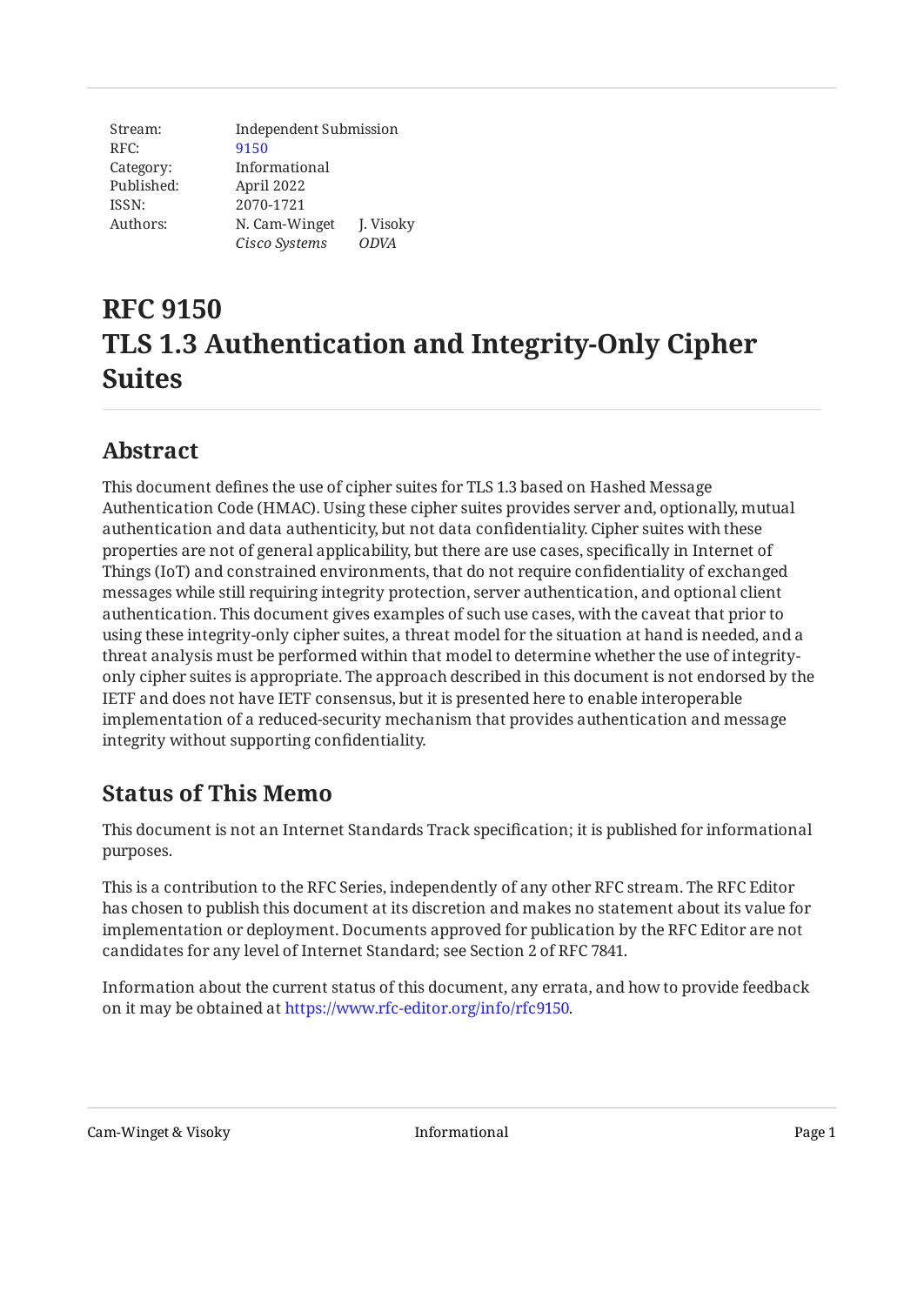# <span id="page-1-0"></span>**[Copyright Notice](#page-1-0)**

Copyright (c) 2022 IETF Trust and the persons identified as the document authors. All rights reserved.

This document is subject to BCP 78 and the IETF Trust's Legal Provisions Relating to IETF Documents (<https://trustee.ietf.org/license-info>) in effect on the date of publication of this document. Please review these documents carefully, as they describe your rights and restrictions with respect to this document.

# <span id="page-1-1"></span>**[Table of Contents](#page-1-1)**

- [1](#page-1-2). [Introduction](#page-1-2)
- [2](#page-2-0). [Terminology](#page-2-0)
- [3](#page-2-1). [Applicability Statement](#page-2-1)
- [4](#page-4-0). [Cryptographic Negotiation Using Integrity-Only Cipher Suites](#page-4-0)
- [5](#page-5-0). [Record Payload Protection for Integrity-Only Cipher Suites](#page-5-0)
- [6](#page-6-0). [Key Schedule when Using Integrity-Only Cipher Suites](#page-6-0)
- [7](#page-6-1). [Error Alerts](#page-6-1)
- [8](#page-7-0). [IANA Considerations](#page-7-0)
- [9](#page-7-1). [Security and Privacy Considerations](#page-7-1)
- [10](#page-8-0). [References](#page-8-0)
	- [10.1.](#page-8-1) [Normative References](#page-8-1)
	- [10.2.](#page-9-0) [Informative References](#page-9-0)

[Acknowledgements](#page-9-1)

[Authors' Addresses](#page-9-2)

# <span id="page-1-2"></span>**[1. Introduction](#page-1-2)**

There are several use cases in which communications privacy is not strictly needed, although authenticity of the communications transport is still very important. For example, within the industrial automation space, there could be TCP or UDP communications that command a robotic arm to move a certain distance at a certain speed. Without authenticity guarantees, an attacker could modify the packets to change the movement of the robotic arm, potentially causing physical damage. However, the motion control commands are not always considered to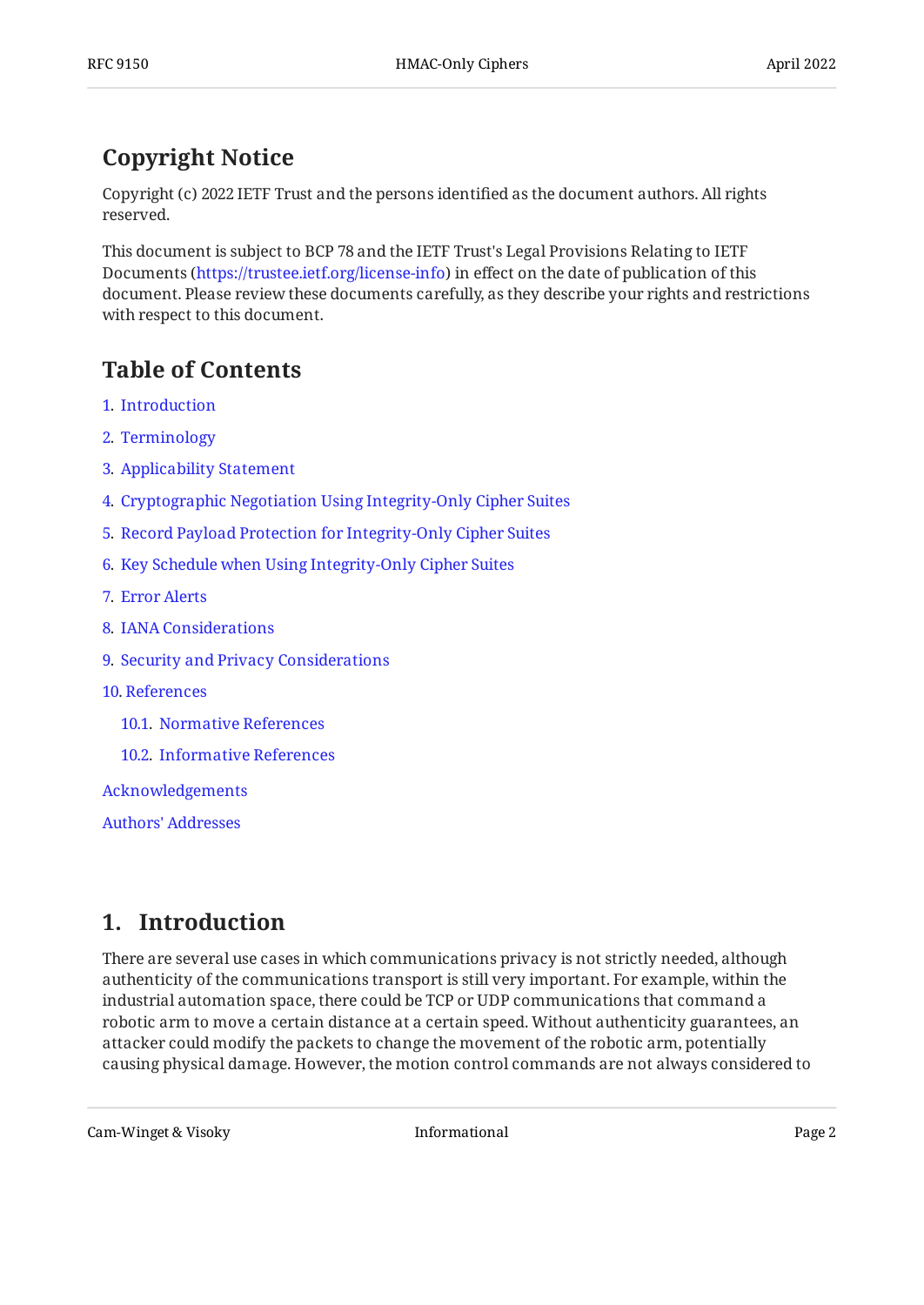be sensitive information, and thus there is no requirement to provide confidentiality. Another Internet of Things (IoT) example with no strong requirement for confidentiality is the reporting of weather information; however, message authenticity is required to ensure integrity of the message.

There is no requirement to encrypt messages in environments where the information is not confidential, such as when there is no intellectual property associated with the processes, or where the threat model does not indicate any outsider attacks (such as in a closed system). Note, however, that this situation will not apply equally to all use cases (for example, in one case a robotic arm might be used for a process that does not involve any intellectual property but in another case might be used in a different process that does contain intellectual property). Therefore, it is important that a user or system developer carefully examine both the sensitivity of the data and the system threat model to determine the need for encryption before deploying equipment and security protections.

Besides having a strong need for authenticity and no need for confidentiality, many of these systems also have a strong requirement for low latency. Furthermore, several classes of IoT devices (industrial or otherwise) have limited processing capability. However, these IoT systems still gain great benefit from leveraging TLS 1.3 for secure communications. Given the reduced need for confidentiality, TLS 1.3 cipher suites [[RFC8446\]](#page-9-3) that maintain data integrity without confidentiality are described in this document. These cipher suites are not meant for general use, as they do not meet the confidentiality and privacy goals of TLS. They should only be used in cases where confidentiality and privacy are not a concern and there are constraints on using cipher suites that provide the full set of security properties. The approach described in this document is not endorsed by the IETF and does not have IETF consensus, but it is presented here to enable interoperable implementation of a reduced-security mechanism that provides authentication and message integrity with supporting confidentiality.

### <span id="page-2-0"></span>**[2. Terminology](#page-2-0)**

This document adopts the conventions for normative language to provide clarity of instructions to the implementer. The key words "**MUST", "MUST NOT", "REQUIRED", "SHALL ", "SHALL NOT",** "SHOULD", "SHOULD NOT", "RECOMMENDED", "NOT RECOMMENDED", "MAY", and "OPTIONAL" in this document are to be interpreted as described in BCP 14 [RFC2119] [RFC8174] when, and only when, they appear in all capitals, as shown here.

# <span id="page-2-1"></span>**[3. Applicability Statement](#page-2-1)**

The two cipher suites defined in this document, which are based on Hashed Message Authentication Code (HMAC) SHAs [[RFC6234\]](#page-8-3), are intended for a small limited set of applications where confidentiality requirements are relaxed and the need to minimize the number of cryptographic algorithms is prioritized. This section describes some of those applicable use cases.

Use cases in the industrial automation industry, while requiring data integrity, often do not require confidential communications. Mainly, data communicated to unmanned machines to execute repetitive tasks does not convey private information. For example, there could be a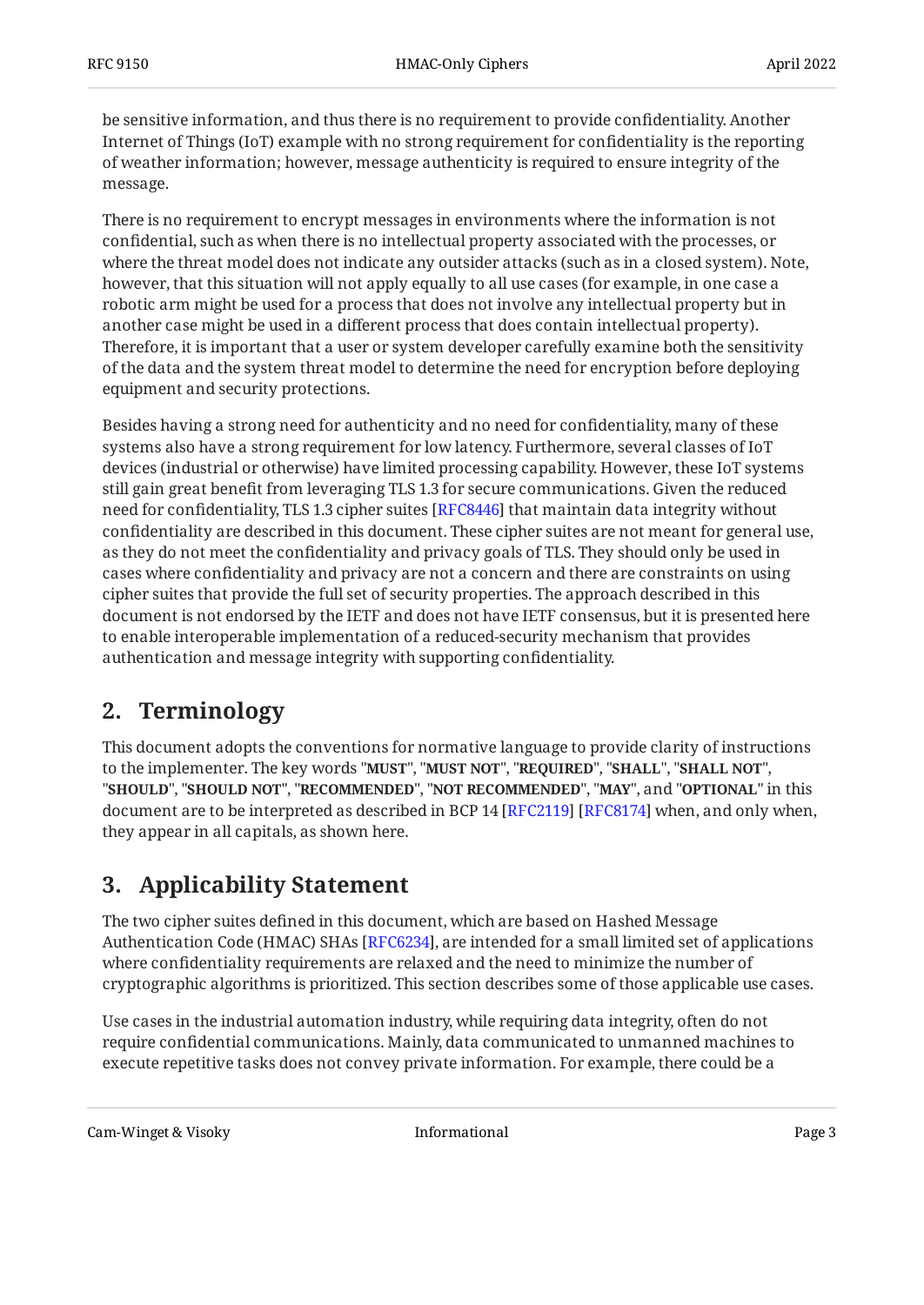system with a robotic arm that paints the body of a car. This equipment is used within a car manufacturing plant and is just one piece of equipment in a multi-step manufacturing process. The movements of this robotic arm are likely not a trade secret or sensitive intellectual property, although some portions of the manufacturing of the car might very well contain sensitive intellectual property. Even the mixture for the paint itself might be confidential, but the mixing is done by a completely different piece of equipment and therefore communication to/from that equipment can be encrypted without requiring the communication to/from the robotic arm to be encrypted. Modern manufacturing often has segmented equipment with different levels of risk related to intellectual property, although nearly every communication interaction has strong data authenticity requirements.

Another use case that is closely related is that of fine-grained time updates. Motion systems often rely on time synchronization to ensure proper execution. Time updates are essentially public; there is no threat from an attacker knowing the time update information. This should make intuitive sense to those not familiar with these applications; rarely if ever does time information present a serious attack surface dealing with privacy. However, the authenticity is still quite important. The consequences of maliciously modified time data can vary from mere denial of service to actual physical damage, depending on the particular situation and attacker capability. As these time synchronization updates are very fine-grained, it is again important for latency to be very low.

A third use case deals with data related to alarms. Industrial control sensing equipment can be configured to send alarm information when it meets certain conditions -- for example, temperature goes above or below a given threshold. Oftentimes, this data is used to detect certain out-of-tolerance conditions, allowing an operator or automated system to take corrective action. Once again, in many systems the reading of this data doesn't grant the attacker information that can be exploited; it is generally just information regarding the physical state of the system. At the same time, being able to modify this data would allow an attacker to either trigger alarms falsely or cover up evidence of an attack that might allow for detection of their malicious activity. Furthermore, sensors are often low-powered devices that might struggle to process encrypted and authenticated data. These sensors might be very cost sensitive such that there is not enough processing power for data encryption. Sending data that is just authenticated but not encrypted eases the burden placed on these devices yet still allows the data to be protected against any tampering threats. A user can always choose to pay more for a sensor with encryption capability, but for some, data authenticity will be sufficient.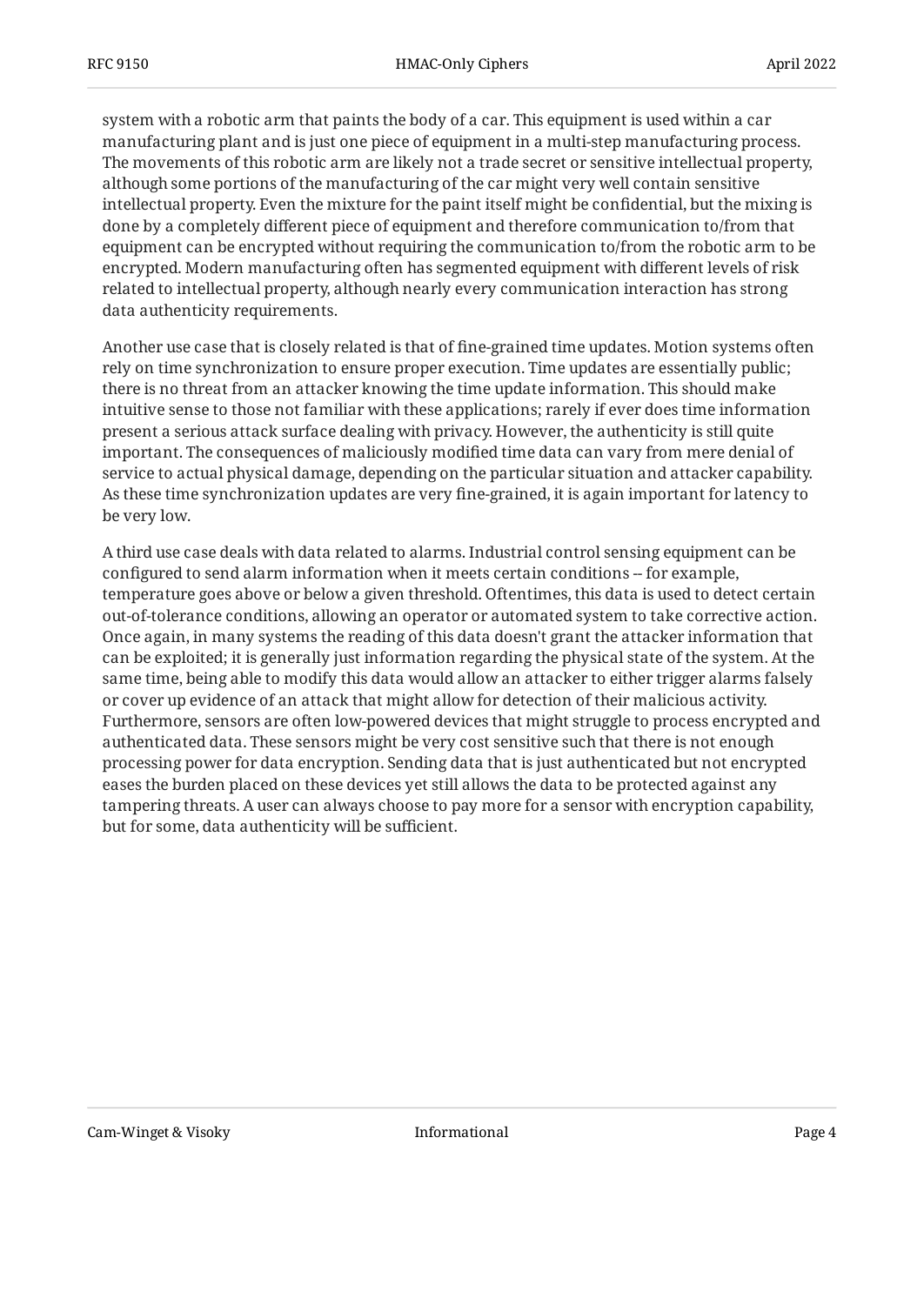A fourth use case considers the protection of commands in the railway industry. In railway control systems, no confidentiality requirements are applied for the command exchange between an interlocking controller and a railway equipment controller (for instance, a railway point controller of a tram track where the position of the controlled point is publicly available). However, protecting the integrity and authenticity of those commands is vital; otherwise, an adversary could change the target position of the point by modifying the commands, which consequently could lead to the derailment of a passing train. Furthermore, requirements for providing flight-data recording of the safety-related network traffic can only be fulfilled through using authenticity-only ciphers as, typically, the recording is used by a third party responsible for the analysis after an accident. The analysis requires such third party to extract the safety-related commands from the recording.

The fifth use case deals with data related to civil aviation airplanes and ground communication. Pilots can send and receive messages to/from ground control, such as airplane route-of-flight updates, weather information, controller and pilot communication, and airline back-office communication. Similarly, the Air Traffic Control (ATC) service uses air-to-ground communication to receive the surveillance data that relies on (is dependent on) downlink reports from an airplane's avionics. This communication occurs automatically in accordance with contracts established between the ATC ground system and the airplane's avionics. Reports can be sent whenever specific events occur or specific time intervals are reached. In many systems, the reading of this data doesn't grant the attacker information that can be exploited; it is generally just information regarding the states of the airplane, controller pilot communication, meteorological information, etc. At the same time, being able to modify this data would allow an attacker to either put aircraft in the wrong flight trajectory or provide false information to ground control that might delay flights, damage property, or harm life. Sending data that is not encrypted but is authenticated allows the data to be protected against any tampering threats. Data authenticity is sufficient for the air traffic, weather, and surveillance information exchanges between airplanes and the ground systems.

The above use cases describe the requirements where confidentiality is not needed and/or interferes with other requirements. Some of these use cases are based on devices that come with a small runtime memory footprint and reduced processing power; therefore, the need to minimize the number of cryptographic algorithms used is a priority. Despite this, it is noted that memory, performance, and processing power implications of any given algorithm or set of algorithms are highly dependent on hardware and software architecture. Therefore, although these cipher suites may provide performance benefits, they will not necessarily provide these benefits in all cases on all platforms. Furthermore, in some use cases, third-party inspection of data is specifically needed, which is also supported through the lack of confidentiality mechanisms.

# <span id="page-4-0"></span>**[4. Cryptographic Negotiation Using Integrity-Only Cipher](#page-4-0) [Suites](#page-4-0)**

The cryptographic negotiation as specified in [RFC8446], Section 4.1.1 remains the same, with the inclusion of the following cipher suites:

TLS\_SHA256\_SHA256 {0xC0,0xB4}

Cam-Winget & Visoky Informational Page 5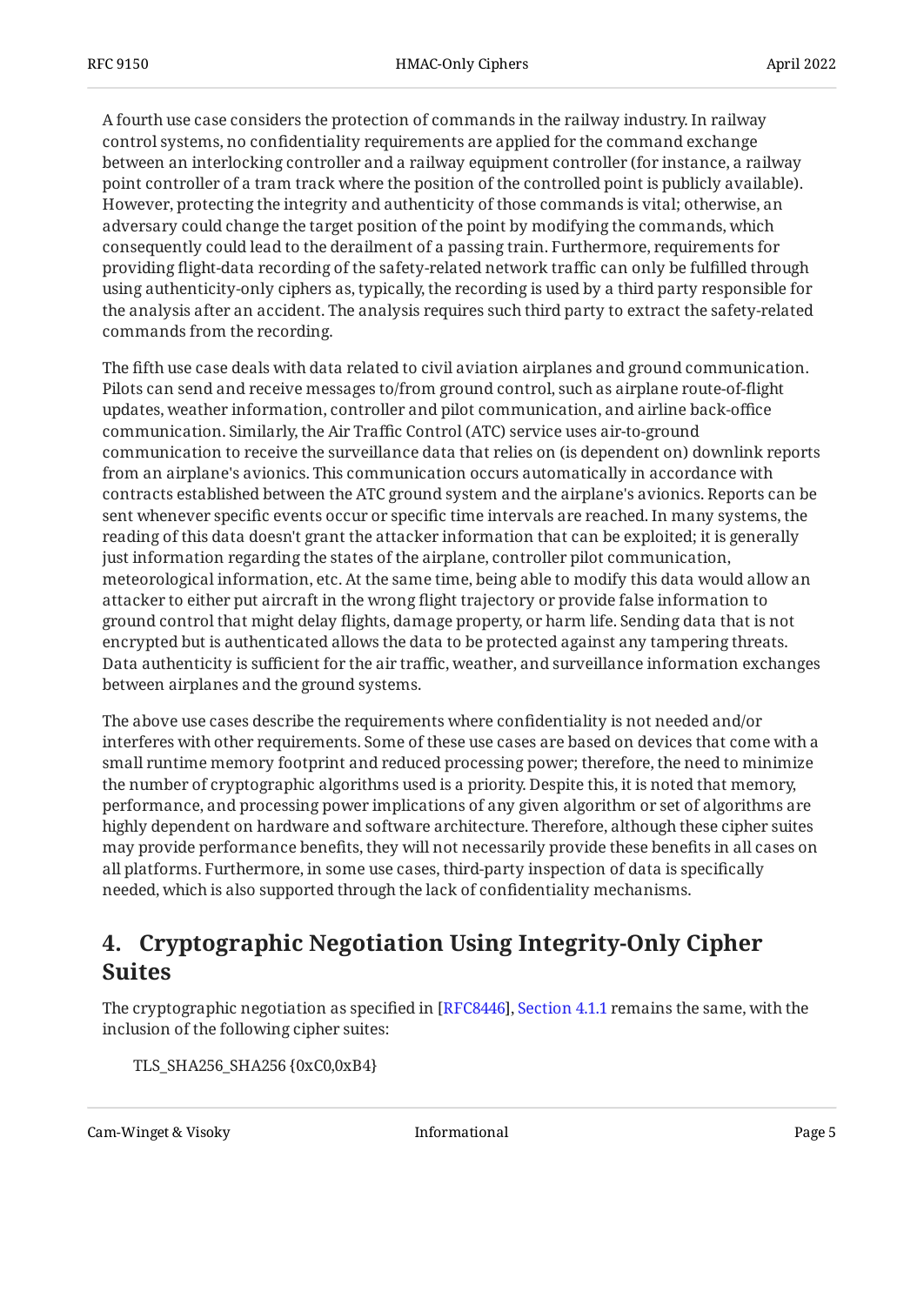#### TLS\_SHA384\_SHA384 {0xC0,0xB5}

As defined in [RFC8446], TLS 1.3 cipher suites denote the Authenticated Encryption with Associated Data (AEAD) algorithm for record protection and the hash algorithm to use with the HMAC-based Key Derivation Function (HKDF). The cipher suites provided by this document are defined in a similar way, but they use the HMAC authentication tag to model the AEAD interface, as only an HMAC is provided for record protection (without encryption). These cipher suites allow the use of SHA-256 or SHA-384 as the HMAC for data integrity protection as well as its use for the HKDF. The authentication mechanisms remain unchanged with the intent to only update the cipher suites to relax the need for confidentiality.

Given that these cipher suites do not support confidentiality, they **MUST NOT** be used with authentication and key exchange methods that rely on confidentiality.

# <span id="page-5-0"></span>**[5. Record Payload Protection for Integrity-Only Cipher Suites](#page-5-0)**

Record payload protection as defined in [RFC8446] is retained in modified form when integrityonly cipher suites are used. Note that due to the purposeful use of hash algorithms, instead of AEAD algorithms, confidentiality protection of the record payload is not provided. This section describes the mapping of record payload structures when integrity-only cipher suites are employed.

Given that there is no encryption to be done at the record layer, the operations "Protect" and "Unprotect" take the place of "AEAD-Encrypt" and "AEAD-Decrypt" [[RFC8446\]](#page-9-3), respectively.

As integrity protection is provided over the full record, the encrypted\_record in the TLSCiphertext along with the additional\_data input to protected\_data (termed AEADEncrypted data in [RFC8446])as defined in Section 5.2 of [[RFC8446\]](#page-9-3) remain the same. The TLSCiphertext.length for the integrity cipher suites will be:

```
TLS_SHA256_SHA256:
    TLSCiphertext.length = TLSInnerPlaintext_length + 32
TLS_SHA384_SHA384:
    TLSCiphertext.length = TLSInnerPlaintext_length + 48
```
Note that TLSInnerPlaintext\_length is not defined as an explicit field in [RFC8446]; this refers to the length of the encoded TLSInnerPlaintext structure.

The resulting protected\_record is the concatenation of the TLSInnerPlaintext with the resulting HMAC. Note that this is analogous to the "encrypted\_record" as defined in [RFC8446], although it is referred to as a "protected\_record" because of the lack of confidentiality via encryption. With this mapping,the record validation order as defined in Section 5.2 of [RFC8446] remains the same. That is, the encrypted\_record field of TLSCiphertext is set to:

```
 encrypted_record = TLS13-HMAC-Protected = TLSInnerPlaintext ||
 HMAC(write_key, nonce || additional_data || TLSInnerPlaintext)
```
Cam-Winget & Visoky Informational Page 6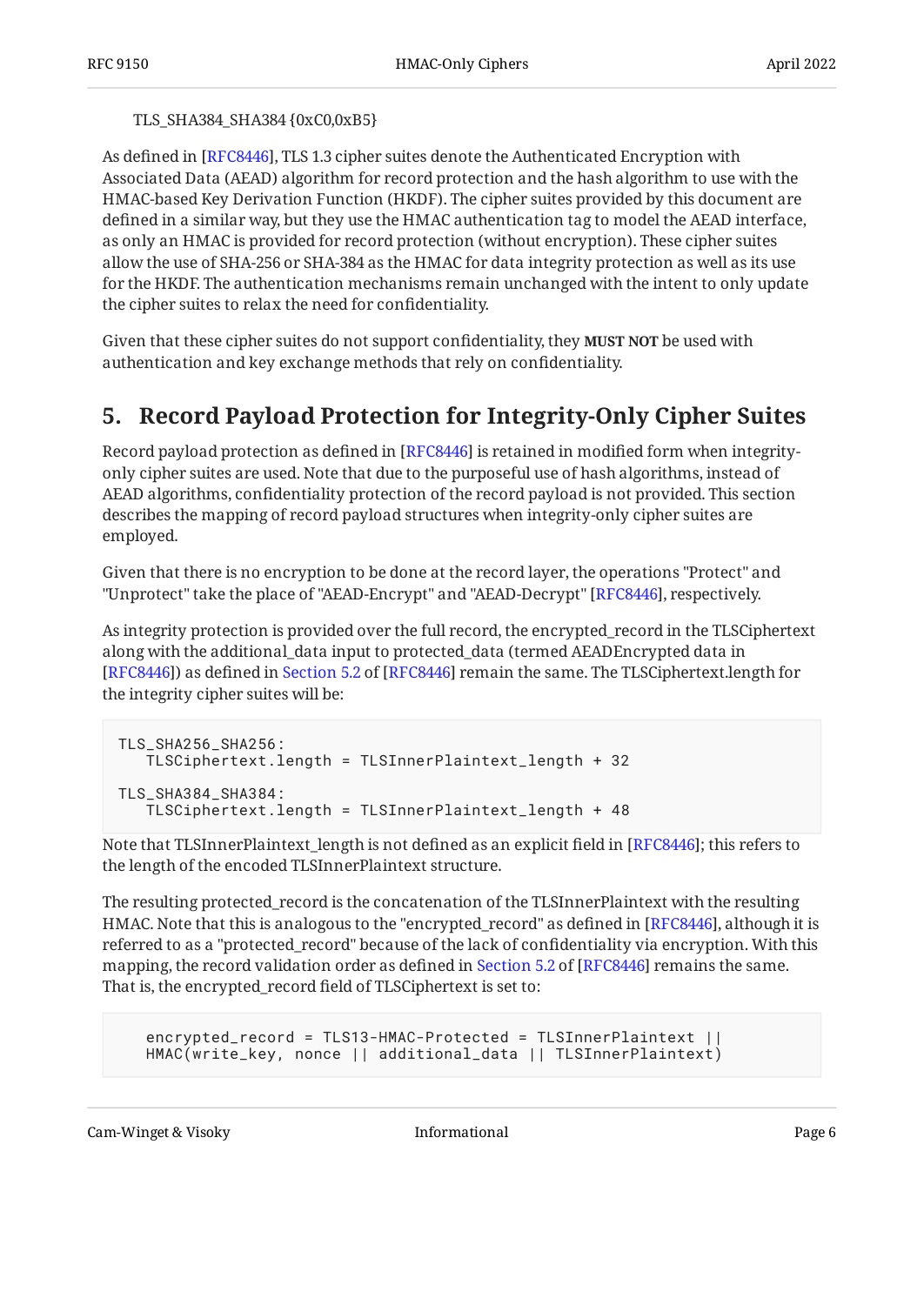Here,"nonce" refers to the per-record nonce described in Section 5.3 of [RFC8446].

For DTLS 1.3, the DTLSCiphertext is set to:

 encrypted\_record = DTLS13-HMAC-Protected = DTLSInnerPlaintext || HMAC(write\_key, nonce || additional\_data || DTLSInnerPlaintext)

TheDTLS "nonce" refers to the per-record nonce described in Section 4.2.2 of [DTLS13].

The Protect and Unprotect operations provide the integrity protection using HMAC SHA-256 or HMAC SHA-384 as described in [RFC6234].

<span id="page-6-0"></span>Due to the lack of encryption of the plaintext, record padding does not provide any obfuscation as to the plaintext size, although it can be optionally included.

### **[6. Key Schedule when Using Integrity-Only Cipher Suites](#page-6-0)**

The key derivation process for integrity-only cipher suites remains the same as that defined in [[RFC8446\]](#page-9-3). The only difference is that the keys used to protect the tunnel apply to the negotiated HMAC SHA-256 or HMAC SHA-384 ciphers. Note that the traffic key material (client\_write\_key, client\_write\_iv, server\_write\_key, and server\_write\_iv) MUST be calculated as per [\[RFC8446](#page-9-3)], [Section 7.3](https://www.rfc-editor.org/rfc/rfc8446#section-7.3). The key lengths and Initialization Vectors (IVs) for these cipher suites are according to the hash output lengths. In other words, the following key lengths and IV lengths **SHALL** be:

<span id="page-6-2"></span>

| <b>Cipher Suite</b> | <b>Key Length</b> | <b>IV Length</b> |
|---------------------|-------------------|------------------|
| TLS SHA256 SHA256   | 32 Bytes          | 32 Bytes         |
| TLS SHA384 SHA384   | 48 Bytes          | 48 Bytes         |
| Table 1             |                   |                  |

### <span id="page-6-1"></span>**[7. Error Alerts](#page-6-1)**

The error alerts as defined by [<mark>RFC8446]</mark> remain the same; in particular:

- bad\_record\_mac: This alert can also occur for a record whose message authentication code cannot be validated. Since these cipher suites do not involve record encryption, this alert will only occur when the HMAC fails to verify.
- decrypt\_error: This alert, as described in [RFC8446], Section 6.2, occurs when the signature or message authentication code cannot be validated. Note that this error is only sent during the handshake, not for an error in validating record HMACs.

Cam-Winget & Visoky Informational Page 7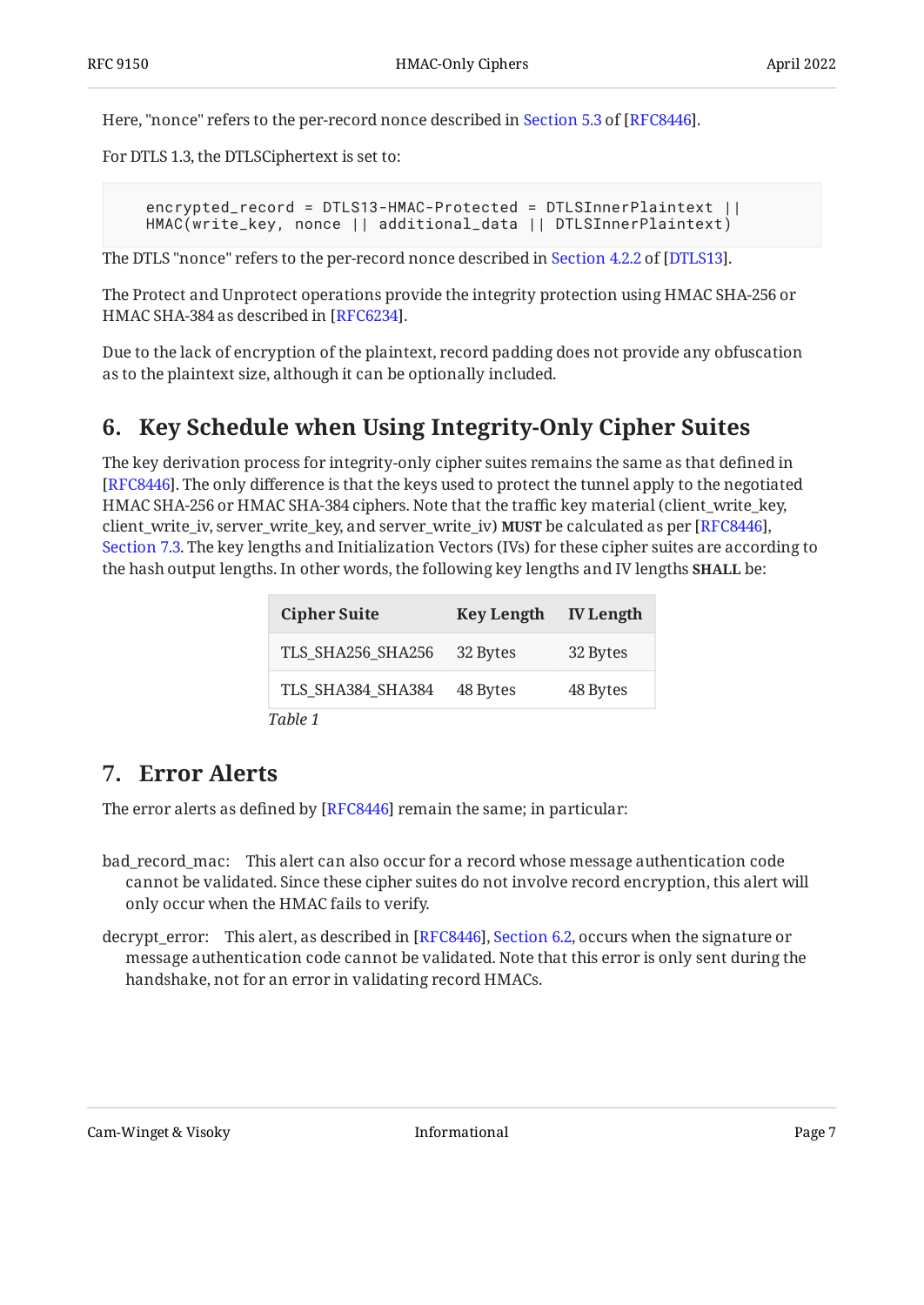# <span id="page-7-0"></span>**[8. IANA Considerations](#page-7-0)**

IANA has registered the following cipher suites, defined by this document, in the "TLS Cipher Suites" registry:

<span id="page-7-2"></span>

| Value   | <b>Description</b>            | DTLS-OK Recommended |
|---------|-------------------------------|---------------------|
|         | 0xC0,0xB4 TLS SHA256 SHA256 Y | N                   |
|         | 0xC0,0xB5 TLS SHA384 SHA384 Y | N                   |
| Table 2 |                               |                     |

# <span id="page-7-1"></span>**[9. Security and Privacy Considerations](#page-7-1)**

In general, except for confidentiality and privacy, the security considerations detailed in [[RFC8446\]](#page-9-3) and [RFC5246] apply to this document. Furthermore, as the cipher suites described in this document do not provide any confidentiality, it is important that they only be used in cases where there are no confidentiality or privacy requirements and concerns; the runtime memory requirements can accommodate support for authenticity-only cryptographic constructs.

With the lack of data encryption specified in this specification, no confidentiality or privacy is provided for the data transported via the TLS session. That is, the record layer is not encrypted when using these cipher suites, nor is the handshake. To highlight the loss of privacy, the information carried in the TLS handshake, which includes both the server and client certificates, while integrity protected, will be sent unencrypted. Similarly, other TLS extensions that may be carried in the server's EncryptedExtensions message will only be integrity protected without provisions for confidentiality. Furthermore, with this lack of confidentiality, any private Pre-Shared Key (PSK) data **MUST NOT** be sent in the handshake while using these cipher suites. However, as PSKs may be loaded externally, these cipher suites can be used with the 0-RTT handshake defined in [RFC8446], with the same security implications discussed therein applied.

Application protocols that build on TLS or DTLS for protection (e.g., HTTP) may have implicit assumptions of data confidentiality. Any assumption of data confidentiality is invalidated by the use of these cipher suites, as no data confidentiality is provided. This applies to any data sent over the application-data channel (e.g., bearer tokens in HTTP), as data requiring confidentiality **MUST NOT** be sent using these cipher suites.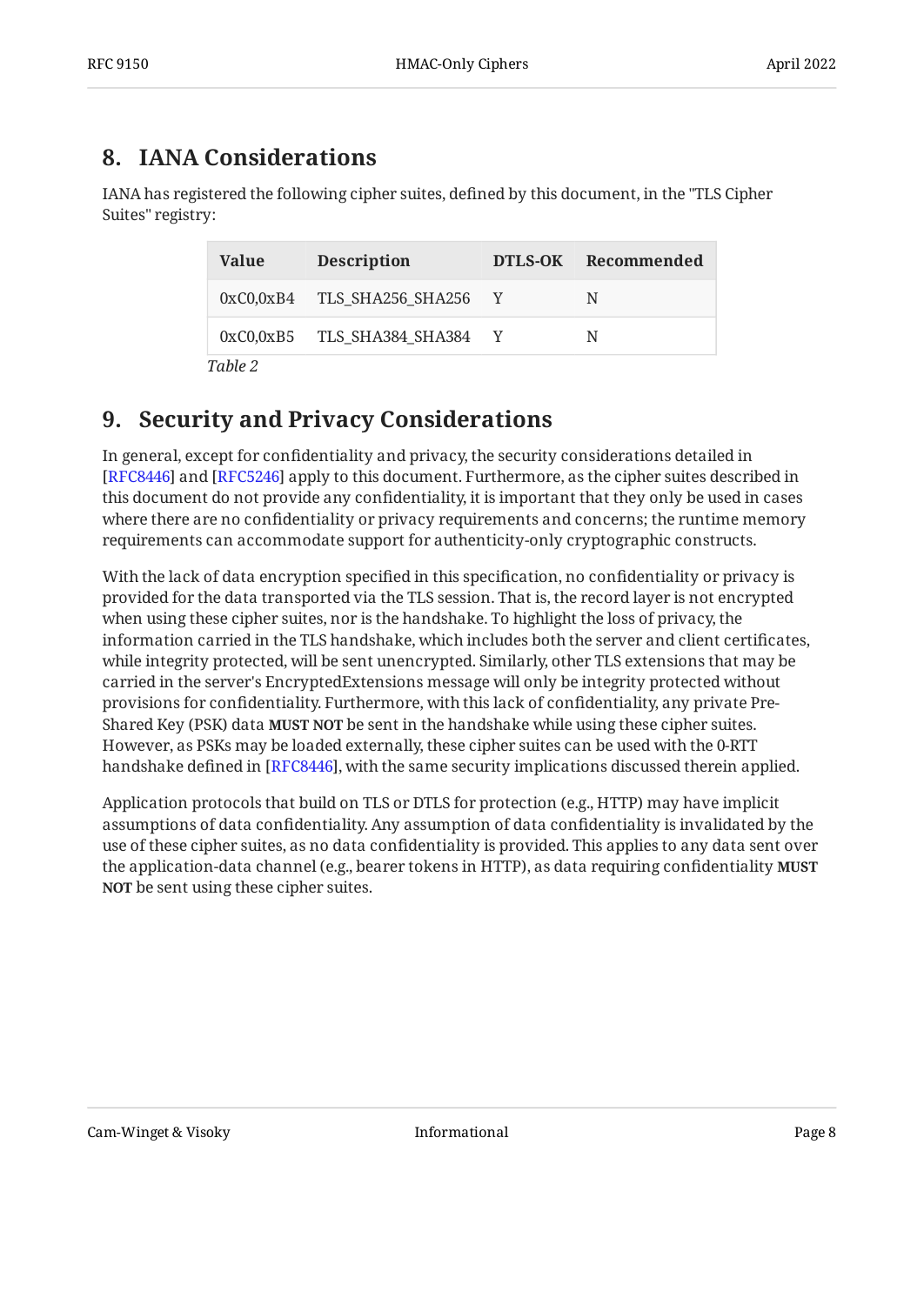Limits on key usage for AEAD-based ciphers are described in [RFC8446]. However, as the cipher suites discussed here are not AEAD, those same limits do not apply. The general security properties of HMACs discussed in [RFC2104] and [BCK1] apply. Additionally, security considerations on the algorithm's strength based on the HMAC key length and truncation length further described in [[RFC4868\]](#page-8-7) also apply. Until further cryptanalysis demonstrates limitations on key usage for HMACs, general practice for key usage recommends that implementations place limits on the lifetime of the HMAC keys and invoke a key update as described in [RFC8446] prior to reaching this limit.

DTLS 1.3 defines a mechanism for encrypting the DTLS record sequence numbers. However, as these cipher suites do not utilize encryption, the record sequence numbers are sent unencrypted. That is, the procedure for DTLS record sequence number protection is to apply no protection for these cipher suites.

Given the lack of confidentiality, these cipher suites **MUST NOT** be enabled by default. As these cipher suites are meant to serve the IoT market, it is important that any IoT endpoint that uses them be explicitly configured with a policy of non-confidential communications.

#### <span id="page-8-1"></span><span id="page-8-0"></span>**[10. References](#page-8-0)**

#### <span id="page-8-6"></span>**[10.1. Normative References](#page-8-1)**

- **[BCK1]** Bellare, M., Canetti, R., and H. Krawczyk, "Keying Hash Functions for Message Authentication", DOI 10.1007/3-540-68697-5\_1, 1996, [<https://link.springer.com/](https://link.springer.com/chapter/10.1007/3-540-68697-5_1) . [chapter/10.1007/3-540-68697-5\\_1>](https://link.springer.com/chapter/10.1007/3-540-68697-5_1)
- <span id="page-8-4"></span>**[DTLS13]** Rescorla, E., Tschofenig, H., and N. Modadugu, "The Datagram Transport Layer Security (DTLS) Protocol Version 1.3", RFC 9147, DOI 10.17487/RFC9147, April 2022, . [<https://www.rfc-editor.org/info/rfc9147](https://www.rfc-editor.org/info/rfc9147)>
- <span id="page-8-5"></span>**[RFC2104]** Krawczyk, H., Bellare, M., and R. Canetti, "HMAC: Keyed-Hashing for Message Authentication", RFC 2104, DOI 10.17487/RFC2104, February 1997, <[https://](https://www.rfc-editor.org/info/rfc2104) . [www.rfc-editor.org/info/rfc2104>](https://www.rfc-editor.org/info/rfc2104)
- <span id="page-8-2"></span>**[RFC2119]** Bradner, S., "Key words for use in RFCs to Indicate Requirement Levels", BCP 14, RFC 2119, DOI 10.17487/RFC2119, March 1997, [<https://www.rfc-editor.org/info/](https://www.rfc-editor.org/info/rfc2119) . [rfc2119](https://www.rfc-editor.org/info/rfc2119)>
- <span id="page-8-7"></span>**[RFC4868]** Kelly, S. and S. Frankel, "Using HMAC-SHA-256, HMAC-SHA-384, and HMAC-SHA-512 with IPsec", RFC 4868, DOI 10.17487/RFC4868, May 2007, [<https://www.rfc-](https://www.rfc-editor.org/info/rfc4868). [editor.org/info/rfc4868](https://www.rfc-editor.org/info/rfc4868)>
- <span id="page-8-3"></span>**[RFC6234]** Eastlake 3rd, D. and T. Hansen, "US Secure Hash Algorithms (SHA and SHA-based HMAC and HKDF)", RFC 6234, DOI 10.17487/RFC6234, May 2011, [<https://www.rfc-](https://www.rfc-editor.org/info/rfc6234). [editor.org/info/rfc6234](https://www.rfc-editor.org/info/rfc6234)>